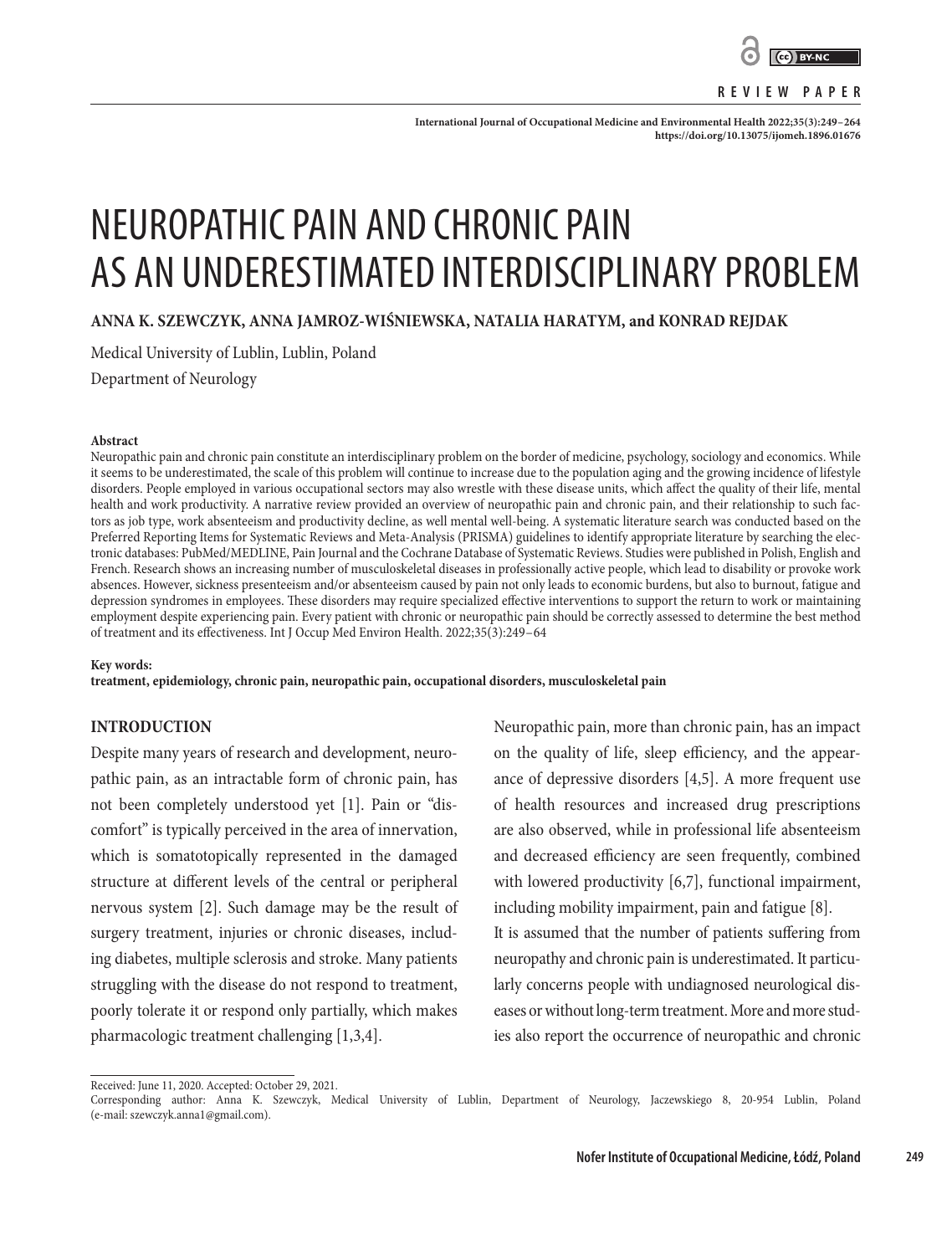pain in occupational activity. An incorrect result may be influenced by various multifocal pain locations reported by patients. Likewise, pain may have different characteristics presented as a combination of pain sensations with and without neuropathic characteristics [4,9]. The addition of supplemental criteria for chronic pain and the reclassification of criteria for chronic neuropathic pain aim to increase the recognition of the problem, and to improve patient care and treatment, health policy decisions and financing, and research on pain and its accurate epidemiology.

# **METHODS**

A systematic literature search was conducted based on the Preferred Reporting Items for Systematic Reviews and Meta-Analysis (PRISMA) guidelines [10] to select proper literature for this narrative review. An extensive literature search, including the following electronic databases: PubMed/MEDLINE, Pain Journal and the Cochrane Database of Systematic Review, was conducted to create a list of study abstracts for screening. Studies were published in Polish, English and French. Titles and abstracts of publications were found by searching for the following terms: "neuropathic pain," "chronic pain," "neuropathy," "chronic neuropathic pain," "epidemiology," "guidelines," "occupational disorders," "occupational diseases," "work absenteeism," "work return," "job quit," "work ability," "psychosocial factors," "musculoskeletal pain," "musculoskeletal diseases," and "depressive symptoms." The literature search covered the period of 2000–2021 which, according to the authors, should ensure a sufficient and up-to-date review of the literature.

The exclusion criteria included conference abstracts, posters, presentations and restricted access. Studies were also excluded if they were not published in a peerreviewed journal or were not available in Polish, English or French. Study selections were done independently to find original studies eligible for future reviews, following which full-text manuscripts were reviewed.

The original purpose of the work was to present and evaluate new diagnostic guidelines for chronic and neuropathic pain. However, while collecting the material, the urgent problem of pain disorders connected with the type of work performed was discovered. Finally, the review presents the epidemiology of chronic pain and neuropathic pain, their connections with work ability and absenteeism, as well as international and Polish recommendations for the diagnosis, management and treatment of chronic and neuropathic pain. Presented scales, tips and current recommendations may be helpful in the daily activity of an occupational physician. One of the work limitations is the small number of epidemiology reports based on the Polish population.

## **Epidemiology**

Socio-demographic studies based on the French population show that, in the general population, the incidence of moderate to severe chronic pain is almost 20%, of which nearly 22% of patients (namely, about 7% of the general population) have a neuropathic component [4]. Similar results for neuropathic pain, oscillating around 6–10%, are obtained in non-European countries with the incidence at 8.2/1000 person-years [5,11]. It is estimated that 15–20% of visits at physicians are caused by chronic pain. Moreover, patients with neuropathic components report more severe pain [4,12].

Assessing the prevalence of chronic pain is very difficult because of the inconsistent definitions of chronic pain in epidemiological literature. This may reduce the importance of chronic pain as an essential health issue as well as complicate the evaluation of treatment and prevention [2,13]. Also, age-related disorders make it more difficult to assess the occurrence of chronic pain [14]. Therefore, personalized interventions and a multidisciplinary approach to the patient are often emphasized and needed [7].

Neuropathic pain is predominant in people living in rural areas, particularly among manual workers or farm-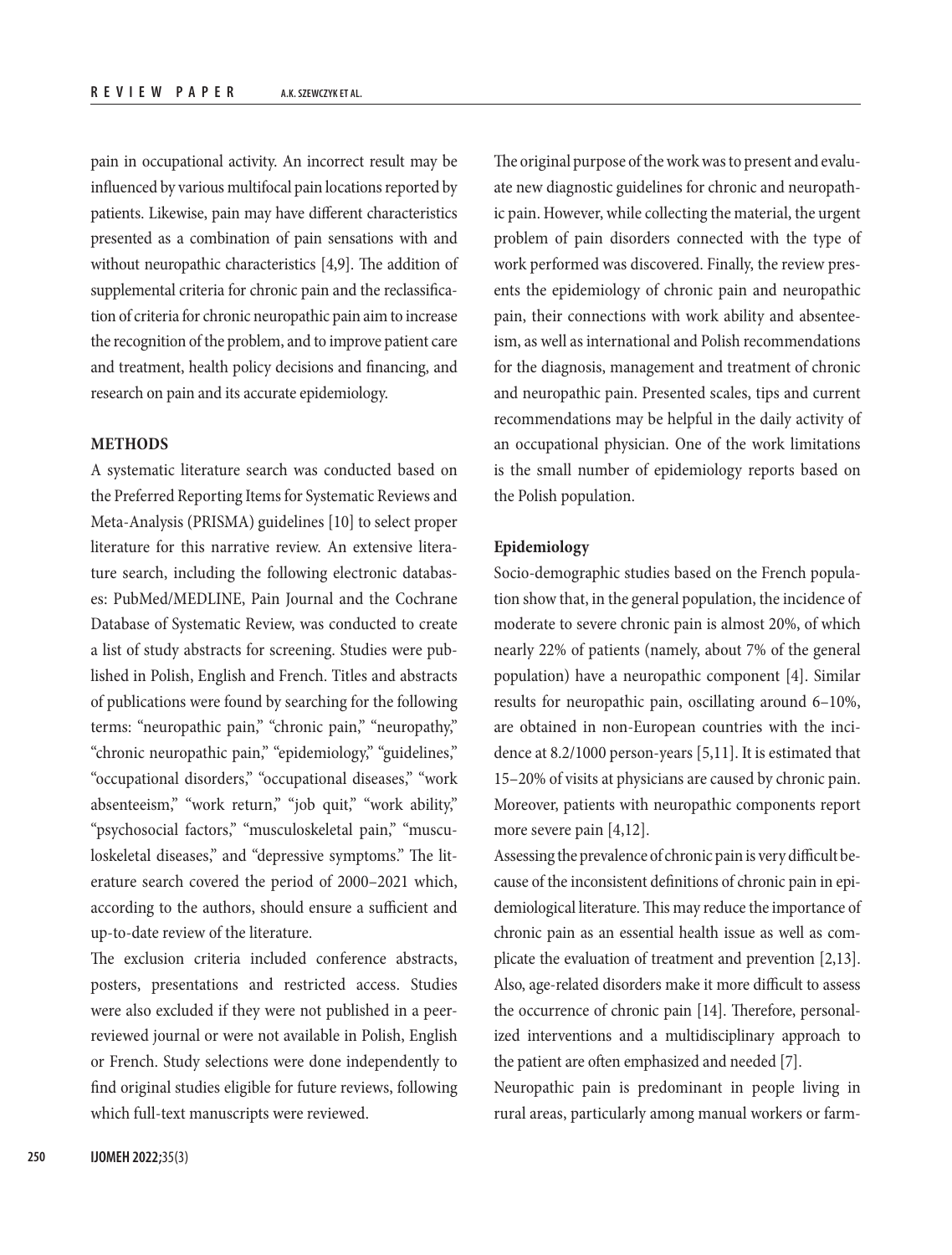ers. Its occurrence increases with age and mainly affects women in the age range of 50–64 years [4]. Apart from older age and female sex, the occurrence of chronic pain is influenced by a low socio-economic status and educational level, unemployment, addictions and poor physical activity [14]. Areas of the body where pain is the most common include lower limbs and the back. Patients describe the occurrence of very severe pain simultaneously with partial or total sensory disturbances (the coexistence of hypersensitivity and hyposensitivity) [15,16].

According to research pertaining to chronic pain conducted in Europe and Israel, chronic pain of moderate to severe intensity occurs in 19% of adults, indicating that it is a major health problem in Europe that needs to be approached more seriously. It appears that about 14% of patients discontinued analgesic treatment due to side effects, one-third of patients suffered without undergoing treatment, and around 40% of those patients who received treatment assessed it as inadequate. Less than 20% of the respondents used various non-drug treatments, e.g., physical therapy, massage and acupuncture, while only 2% of the surveyed patients were treated by a pain management specialist [17,18]. The highest rates of chronic pain prevalence were reported, *inter alia*, for Poland (27%), Norway (30%) and Italy, and the afflicted patients were younger in Poland (mean age: 47 years), Israel and Italy than in other participating countries. In Poland, women with chronic pain dominated (55%) over men. Severe pain (the *Numeric Rating Scale* [NRS] – a score of ≥8) was reported by as many as 31% of the respondents, while in daily practice only 5% of these cases were scored by the doctors with pain scales [17,19].

# **Functional impairment in occupational life**

Chronic nonspecific musculoskeletal pain (CMP), the prevalence of which varies 13–47%, is one of the most widespread disorders generating high costs in occupational medicine and rehabilitation. This financial burden

(referring mostly to fibromyalgia [20] or low back pain) is mainly associated with a loss in productivity due to temporary or permanent work disability [21]. Nevertheless, the majority of people suffering from CMP maintain their employment despite experiencing pain. De Vries et al. [22] defined staying at work despite CMP as a healthy coping behavior which would help keep employment, and workers' health and well-being. Reducing emotional distress and perceived physical disability are the identified factors promoting continuing work despite pain.

In contrast, sickness presenteeism [23] is the condition when employees attend work despite their health condition requiring them to take sick leave. In the cross-sectional study based on 3801 employed persons, a tendency for sickness presenteeism was displayed by women, medium working age workers, and people with children. In the occupational sectors,  $46\%$  (the odds ratio [OR] = 2.16, 95% CI: 1.32–3.55) of persons employed in the education sector, and  $44\%$  (OR = 1.93, 95% CI: 1.20–3.11) of those employed in the care and welfare sector, attended work despite sickness. For professional groups, the highest percentage of this phenomenon was observed among nursing home aides, nursing and midwifery professionals, welfare workers, as well as teachers, pre-primary educationalists and banking officials.

At the same time, the professional groups with high sickness presenteeism demonstrated high sickness absenteeism. The statistical significance ( $p < 0.001$ ) between sickness presenteeism and symptoms of ill health was obtained for upper back/neck pain and fatigue/mild symptoms of depression. Among the reasons leading to presenteeism, the following are mentioned: a median or lower income level, irreplaceability and work with dependent or vulnerable people.

In Poland, the prevalence of presenteeism was above 23%. However, in Denmark or Malta, it was found to reach even 50% [24]. Among the health-related causes leading to presenteeism, the following are classified: acute illnesses,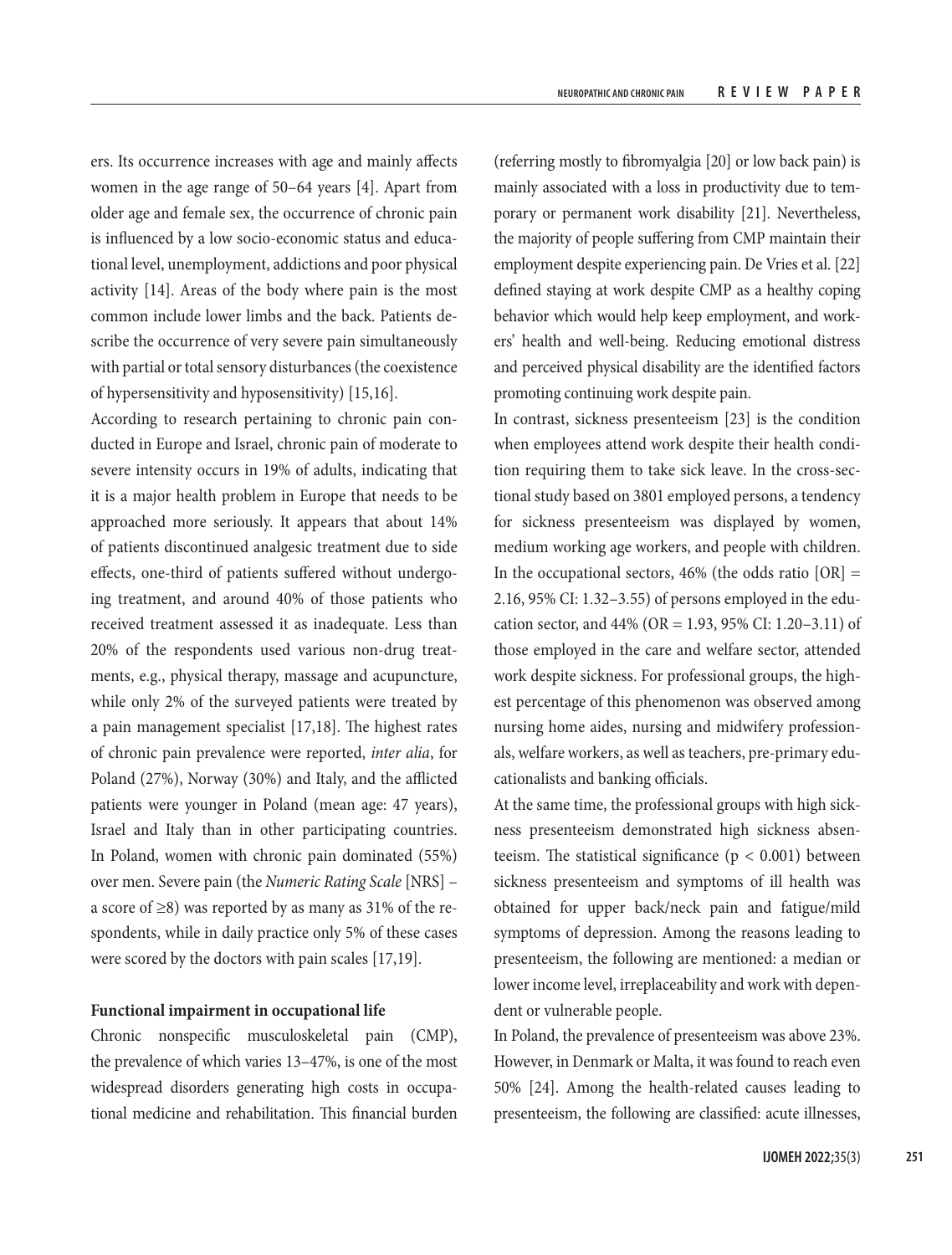recurring complaints, chronic disorders and lifestyle factors. It is assumed that the same factors affect absenteeism. Similarly, diseases that most often lead to sick leave (musculoskeletal and gastrointestinal disorders or mental health problems) are listed as the most common with which the employee still decides to go to work. The frequency of sick leave is reduced in cases of self-employment, job insecurity or alternative employment options.

As a consequence, presenteeism can lead to complications such as depression, exhaustion, burnout or poor mental health [25]. Presenteeism and absenteeism were compared and it was shown that the first independently increased the risk of developing moderate to severe exhaustion. The 3 states mentioned above were associated with negative effects on work performance, which was particularly reported by employees with severe exhaustion. It may be surprising that, despite the pressure, professional demands or thoughts of the employee being irreplaceable, not absenteeism but presenteeism brings greater adverse economic consequences.

In the questionnaire-based cross-sectional study [26], which examined the association between neuropathic pain and burnout, the authors showed that both disorders shared congruous risk factors and effects, which may indicate a similar pathophysiology. Work environment, interpersonal and professional conflicts, and emotional distress leading to emotional depletion, detachment from work and reduced productivity are categorized as factors influencing the appearance of occupational burnout. Employees of the following professions participated in the survey: healthcare workers, swabbers, economicaltechnical workers, social workers and teachers. More than half of the respondents reported low back pain, of whom 23.1% had a neuropathic component. Neuropathic pain was associated with higher age (>62 years) and a larger family (>2 children). Also, employment as a social worker and having an additional job (perhaps due to lower income) was strongly related to a higher risk of neuropathy ( $p = 0.03$  and  $p = 0.014$ , respectively). Neuropathic low back pain was associated with moderate or severe depression, generalized pain, burnout syndrome, hypertension and diabetes.

In Brazilian studies [6], the authors assessed work productivity and activity impairment in persons with any type of neuropathic pain. From 2118 participants who reported pain lasting  $\geq$ 3 months in the previous year, almost 15% were diagnosed with probable neuropathic pain. Females (80.5%), middle-aged people (52.5 years) with high blood pressure or diabetes predominated in this group. The most commonly reported sensory symptoms were numbness, hyperalgesia, allodynia and impaired vibratory sense. Most often, absence from work concerns patients with post-traumatic neuropathic pain (26.8%), less frequently with chronic lower back pain with a neuropathic component (21.7%), and central neuropathic pain (20.6%). The highest percentage (68.3–74.6) of presenteeism was observed in cases of central neuropathic pain, post-surgical neuropathic pain and post-traumatic neuropathic pain subtypes. Among those employed, patients with central neuropathic pain (77.1%) experienced the greatest overall work impairment, while patients with post-surgical neuropathic pain reported the greatest degree of activity impairment (79.6%).

Low back pain is considered one of the leading causes of disability in the professionally active population. The appearance of this musculoskeletal disease is possibly associated with physiological, mechanical, social, cultural and physiological factors. Up to 80% of adults experience low back pain at least once in their lifetime and those backaches lead to incapacity and can provoke work absenteeism. In the majority of cases, lower back pain subsides spontaneously after a few to several days. However, there are cases when an employee is on sick leave for several weeks, which represents a significant economic burden. The reasons for differences in work-related absenteeism between individuals have not been established yet; nev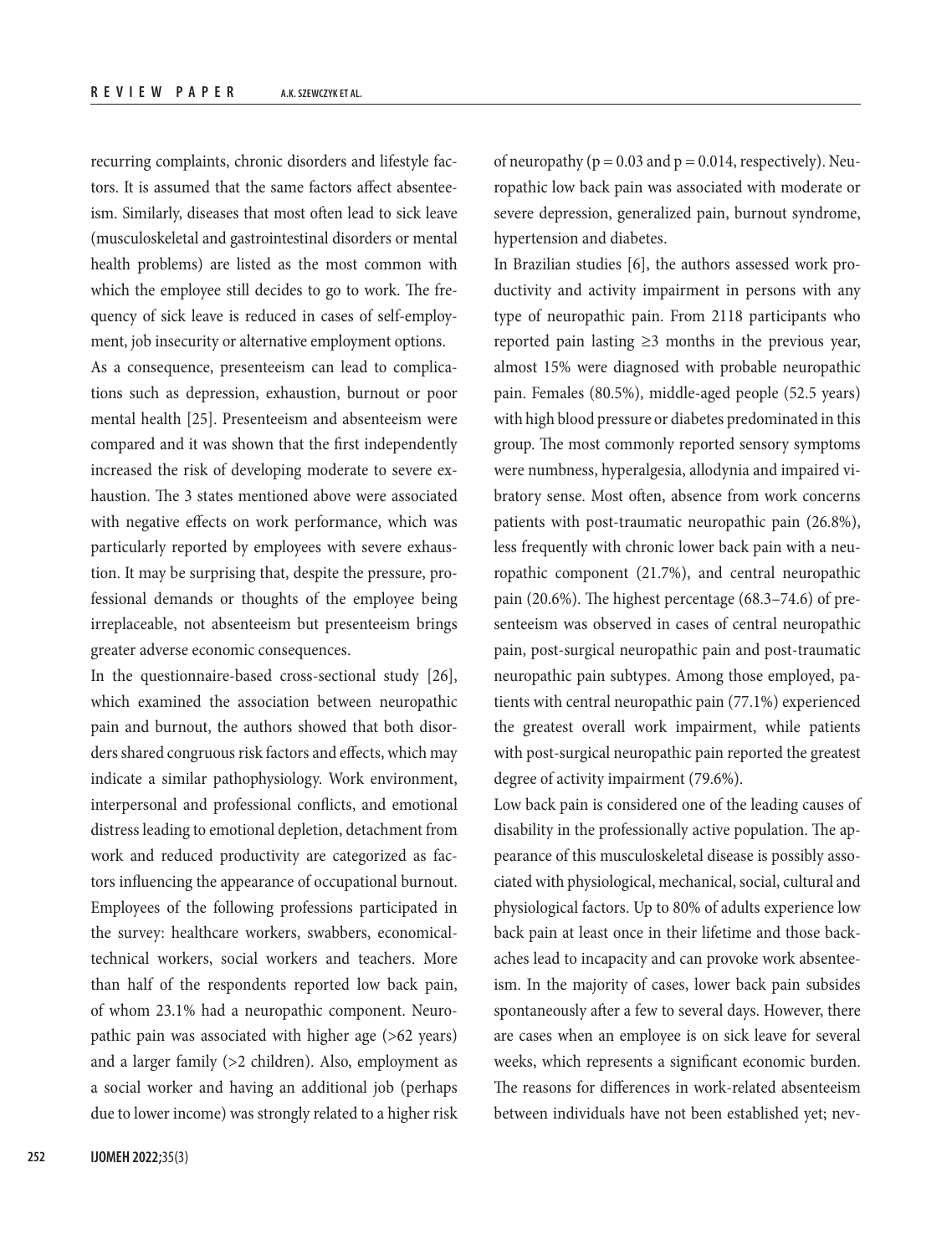ertheless, the research showed a moderate correlation between previous sickness absence and subsequent absenteeism. Perhaps, life satisfaction may prove to be a predictor of sickness absence. However, these results require further research. As the modifying factors, the study reported job satisfaction and social support [27].

Some studies have reported that there is an increased risk of musculoskeletal disorders in people working with computers, which in industrialized countries account for up to two-thirds of employees. The generally accepted consensus is that intensive computer work can cause upper limb pain. However, the relationship between pain and an unequivocal diagnosis remains controversial. Research [28] conducted on 155 computer operators emphasizes the role of neurological examinations for the diagnosis of workrelated upper limb disorders. Previous studies confirmed that those disorders and perceived pain are related to peripheral neuropathy occurring in 3 locations: the infraclavicular brachial plexus, the posterior interosseous nerve, and the median nerve at the elbow level.

Vibrations are mentioned as yet another risk factor for musculoskeletal diseases. While using vehicles, handling machines or construction engines, workers are exposed to whole body vibration, which can lead to the occurrence of lower back pain, degenerative myelopathies or intervertebral disk herniation, which may result in work interruptions or disability. The results of a retrospective study [29] showed that of 93 military high-speed boat pilots, 66.7% experienced acute pain and >71% reported chronic pain linked to professional activity. The most frequently mentioned sites of chronic pain included the lower back (92%), the neck (83%), knees (70%) and the upper back (63%), where the mean numerical rating scale exceeded 4. Moreover, among the navy soldiers who suffered from chronic pain, 6 needed to stop working or reported temporary work inability.

Return to work is a complex process which can mean returning to work after a long absence due to illness (sick leave) or returning to work after a period of unemployment. In the meta-ethnography research [30], the authors listed basic obstacles to return to work for people with chronic pain and their employer, which included managing pain and work relationships in the workplace, and making workplace adjustments. These adaptations can positively affect not only relationships with the employer and co-workers but also the entire work environment. Employees are also worried about the employer's expectations and stigmatization. Salary and job security are also underlined. However, the patient's adaptation to the perceived pain, satisfying relationships with health professionals and support seem to a play significant role in regaining working potential. The effectiveness of workplace interventions on work disability varies and depends on the cause of work inability. However, for workers with musculoskeletal disorders, those interventions can reduce pain and sickness absence, as well as improve their functional status [31].

# **International Classification of Diseases**

The accepted definition of chronic pain as "persistent or recurrent pain lasting longer than 3 months" [12] has not changed since 2015. Despite this fact, until 2019, the diagnosis of "chronic pain" in the International Classification of Diseases (ICD) did not appear regularly [32], which probably influenced the financing of efforts directed against this disease, as well as epidemiological underestimation and incorrect treatment. Likewise, the lack of suitable codes may be affected by the fact that chronic pain may either be a disease or occur as secondary to another disease, in the latter case being considered a symptom.

Chronic primary pain accompanies functional disability and emotional distress, negatively affecting daily functioning, productivity at work and relationships (characterized by a complex interaction of social, psychological, and biological factors) [33]. The above distinctions were included in the ICD classification in the form of "extension codes" for the following evaluators: pain intensity,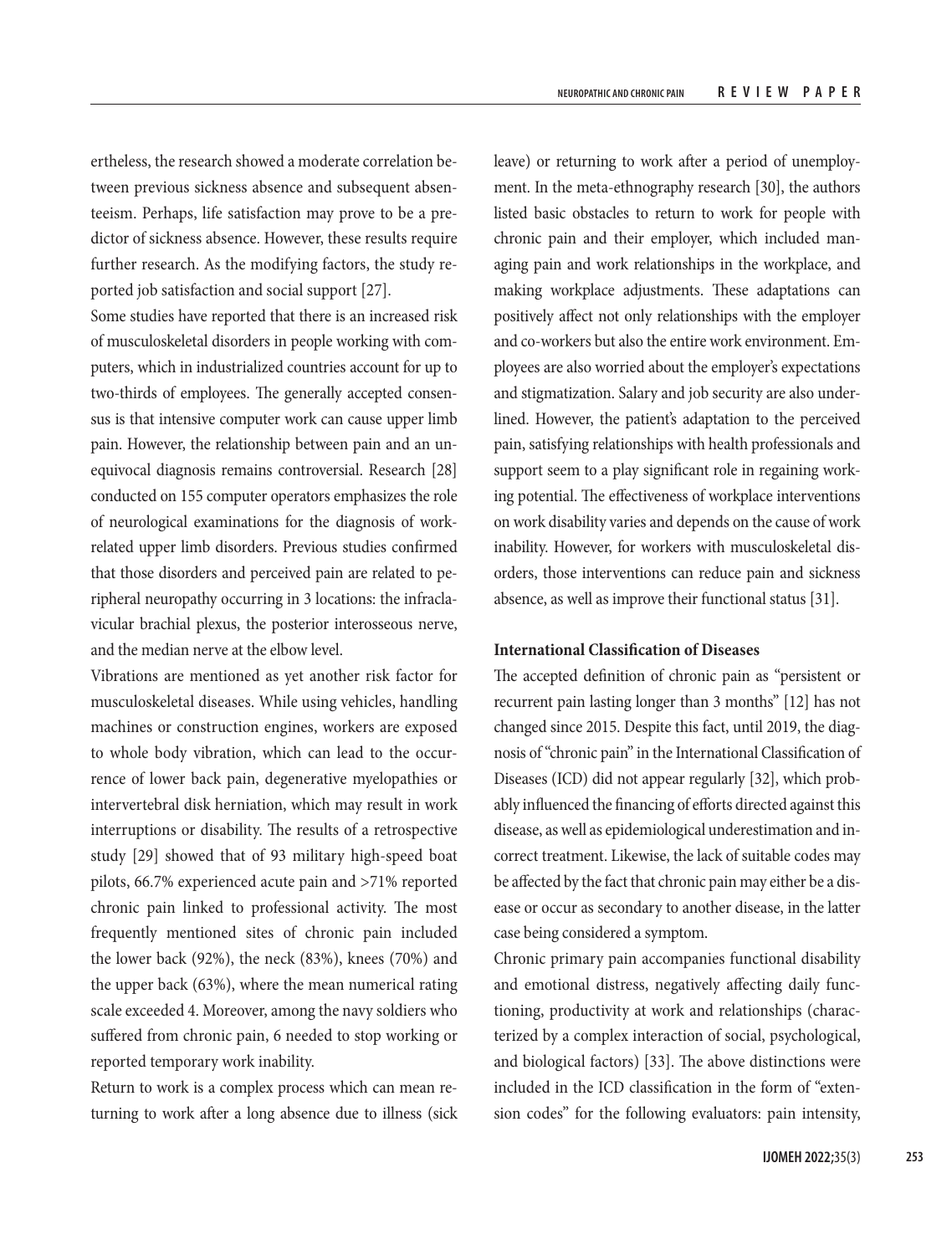pain-related distress and pain-related interference experienced in the previous week, and determined using the NRS or the *Visual Analogue Scale* (VAS). The presence of psychosocial factors (cognitive, emotional behavioral and/or social) and temporal characteristic (continuous, episodic recurrent, continuous with pain attack) of pain can also be assessed [2].

The objectives of the new ICD-11 classification are, in addition to establishing a set of clear (clearly operationalized) criteria that would be useful in clinical trials, include creating valid patient and health statistics, as well as reducing cultural stigma [2,34]. It is anticipated that due to lifestyle and demographic changes, the prevalence of chronic pain will increase [35].

The reclassification of chronic neuropathic pain prepared by the International Association for the Study of Pain (IASP) in 2019 classifies the most common disorders associated with persistent or recurrent pain lasting for ≥3 months to the following 2 groups: peripheral neuropathic pain and central neuropathic pain. The previous version of ICD-10 required restructuring due to incompleteness or a lack of accuracy, or an incorrect classification of some diseases. The new codes for chronic neuropathic pain will be part of the chronic pain classification, enhance diagnostic reliability and provide transparent criteria.

Pain can appear for various reasons, e.g., disorders, such as metabolic, hereditary and neurodegenerative disorders, but also injuries, tumors and toxins. A group of idiopathic neuropathies can also be found. The intensity of pain and symptoms with the same disease entity differ among patients. However, all such cases require pharmacological and non-pharmacological approaches. It must be noted that pain is a subjective experience and depends on the patient's previous pain sensations, as well as influence of culture and education. Due to experiencing discomfort, it can be associated with an emotional response. Considering that the distribution of pain corresponds with the affected neuroanatomic region, the identification of

the lesion or disease involving the nervous system appears necessary [2,11]. Electrophysiological tests (nerve conduction studies, somatosensory evoked potentials or laser evoked potentials), imaging and/or nerve biopsy may be helpful in assessing the actual damage and its extent, while questionnaires alone are not diagnostic [15,36]. Moreover, even 92% of examined patients with different neuropathic pain report ≥1 sensory abnormality [37].

Among common painful neurological disorders encountered in clinical practice, trigeminal neuralgia, chronic neuropathic pain after a peripheral nerve injury, painful polyneuropathy, postherpetic neuralgia and painful radiculopathy belong to a group of chronic peripheral neuropathic pain sensations. In turn, among central neuropathic pains, the following are mentioned: chronic central neuropathic pain associated with a spinal cord injury, chronic central neuropathic pain associated with a brain injury, chronic central poststroke pain, and chronic central neuropathic pain caused by multiple sclerosis [11].

## **Types of chronic pain**

The correct diagnosis and treatment depend on the origin, duration and exact symptoms of pain. Pain sensations can vary from tingling and numbness to burning pain. It is also important to understand and determine the type of chronic pain which one is dealing with: nociceptive (caused by tissue damage), somatosensory or mixed pain (nociceptive and somatosensory) [15,38].

Neuropathic pain is characterized by damage to the somatosensory neuronal axes. In normal physiological conditions, pain following an injury has a protective and healing effect. However, pathological mechanisms can lead to a chronic spontaneous painful sensation. Additionally, genetic predispositions can lead to the appearance of neuropathic pain after a peripheral nerve injury [39,40]. Musculoskeletal pain, e.g., spasticity, is not the same as neuropathic pain [41]; therefore, it is important to distinguish between pain originating from the motor system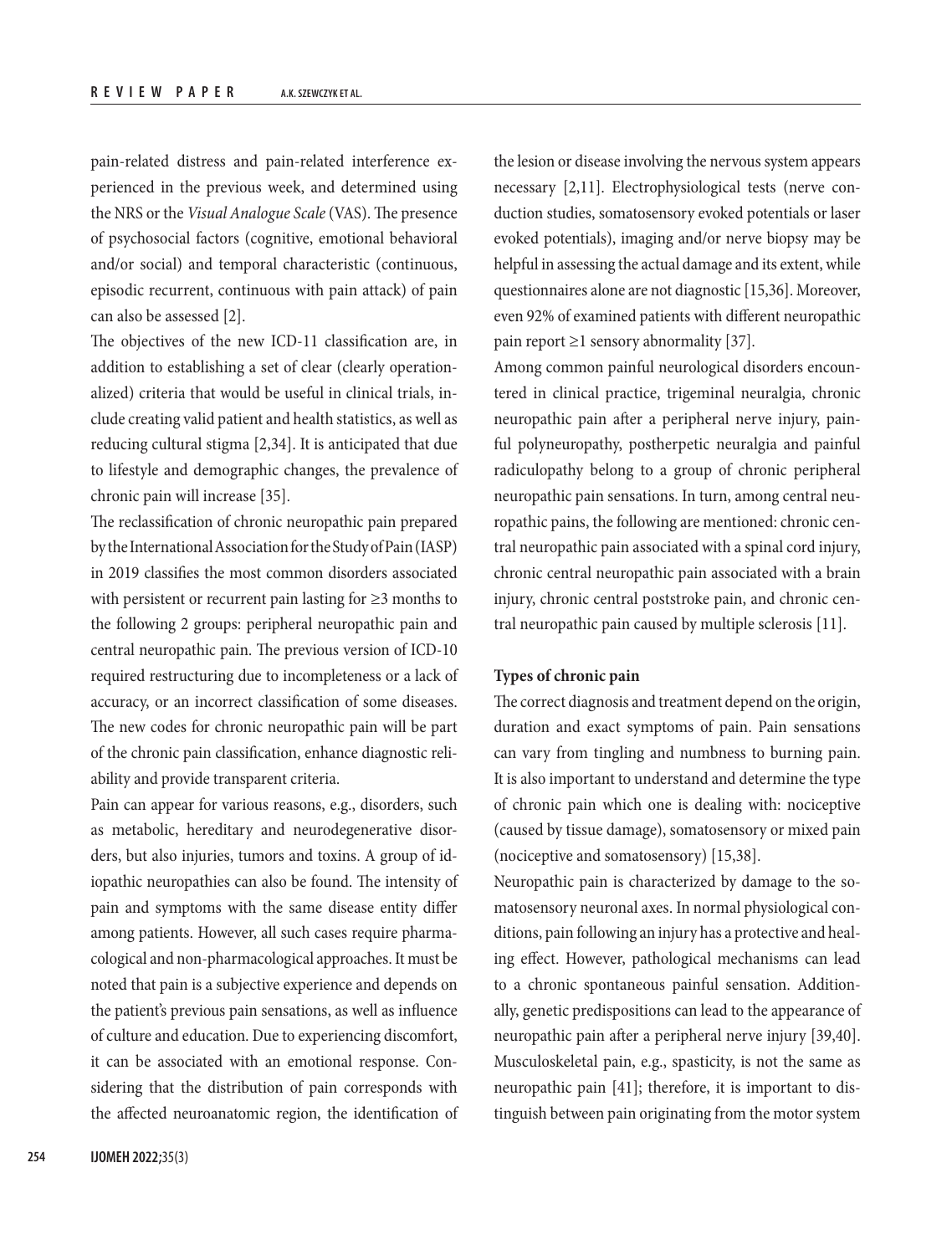and from the somatosensory system [42]. Perhaps the persistence of peripheral pain despite the healing of tissues is due to abnormal signals at the level of the central nervous system, classified as autonomous mechanisms that generate pain [40]. Conditions of neuropathic pain are divided into 2 broad categories: peripheral neuropathic pain and central neuropathic pain.

The pathology of peripheral disorders – peripheral pain which can occur in various cases of peripheral nerve damage, e.g., infections or inflammation, toxic and mechanical injuries. The presence of somatosensory signs is located in the innervation territory of the injured nerve [43]. This pathology mostly engages the small unmyelinated C-fibres and the myelinated A-fibres, namely, the  $\Lambda$ β and  $\Lambda$ δ fibres. Spontaneous pain is usually burning or shooting [7,11,42].

Central pain is caused by illness or damage in the somatosensory system within the central nervous system (CNS). Regardless of the etiology, some clinical features are the same: a complete or partial loss of pinprick and temperature sensation due to the loss of spinothalamic functions and development of hypersensitivity in the affected body parts. Both spontaneous pain and evoked pain, and their combinations, can occur [11,44]. Central neuropathic pain may begin months to years after the injury which may hinder the proper identification of the causeand-effect relationship. Its intensity is usually moderate to severe and functionally-limiting [41].

Characteristic and important stages of neuropathic pain include: ectopic activity, peripheral sensitization, central sensitization, impaired inhibitory modulation and activation of microglia [44]. Afferent fibres must be damaged in order for neuropathic pain to develop, but specific mechanisms are not known yet. Those mechanisms may vary in each patient. Spontaneous and shooting pain sensations occur due to the ectopic impulse generation within the nociceptive pathways. Probably, peripheral damage leads to increased expression of sodium channels in damaged and

adjacent fibres, and to a decreased action potential threshold and the occurrence of ectopic activity. Changes may also affect other ion channels and upregulation of various receptor proteins (such as the transient receptor potential V1 – TRPV1). Similar changes may secondarily appear in the CNS. In some cases, the CNS itself might not be necessarily engaged, as a consequence of ectopic activity in primary nociceptive afferent fibres or within second-order nociceptive neurons through the expression of voltagegated sodium channels or phosphorylation of α-amino-3-hydroxy-5-methyl-4-isoxazolepropionic acid (AMPA) and N-methyl-D-aspartate (NMDA) receptors, or by excitatory amino acids and neuropeptides from the dorsal horn, probably also through the reduction of normal γ-aminobutyric acid (GABA) and glycine inhibition.

After a peripheral nerve injury, the number of inhibitory GABAergic interneurons in the spinal cord also decreases. Hypersensitivity to pain may also be induced by an inflammatory response (cytokine-induced) and an influx of macrophages into the nerve and dorsal root ganglion. The activation of microglia releases the modulators of inflammation that maintain neuropathic pain which may occur in the intact peripheral nerve endings and nociceptors [15,16,45].

#### **Grading system**

The key to suspecting the possibility of neuropathic pain is to analyze the patient's medical history. Non-neuronal tissue damage and the occurrence of only inflammatory factors disqualify the patient from such suspicion. The appearance of pain and its duration vary from several days to several years. Sometimes pain is an exclusive disease symptom although it can appear with autonomic or motor symptoms. Pain description given by the patient (e.g., burning, pricking, tingling), factors that soothe or intensify pain (e.g., touch, temperature changes) and painless sensory symptoms can be pathognomonic. At this stage, neuropathic pain questionnaires may be helpful.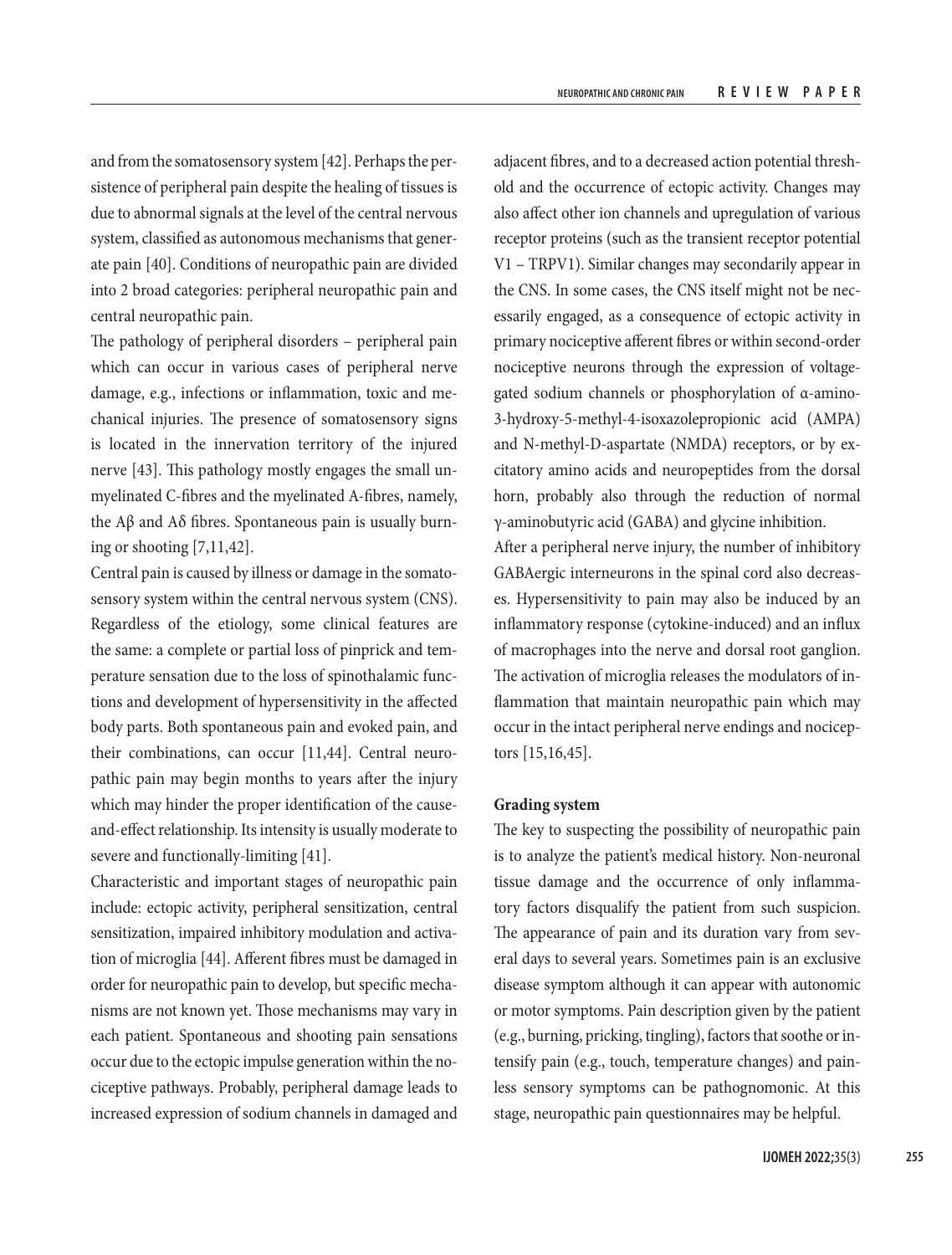Questionnaires for assessing neuropathic pain are simple and ready-to-use instruments readily available for specialists and non-specialists in everyday practice and clinical trials. Questionnaires help not only to confirm a suspected possibility of neuropathic pain but also to assess response to treatment (divided into screening and evaluation questionnaires) or to verify the correctness of pharmacotherapy, as neuropathic pain is treated differently depending on each patient and symptoms. However, the scales must be correctly selected and assessed in several aspects, including the quality of life and cognitive impairment. Their use can also help in evaluating the incidence of the disease in the general population and in identifying risk factors. Questions relating to tingling, prickling, and pins and needles are considered "core clinical" common sensory descriptors.

Among the used questionnaires, central neuropathic pain and peripheral neuropathic pain are estimated using the *Douleur Neuropathique 4 Questions* (DN4), while other questionnaires estimate peripheral neuropathic pain, including the *painDETECT Questionnaire*, the *Neuropathic Pain Questionnaire* (NPQ)/NPQ-Short Form, the *IDentification Pain Questionnaire*, and the *Leeds Assessment of Neuropathic Symptoms and Signs* (s-LANSS) based on self-reporting. Some scales can be filled by the patients themselves, while some other require specialist examination [5,15]. However, one must keep in mind that the questionnaires have their weaknesses and cannot replace the diagnostics carried out by a specialist.

The probability of neuropathic pain is based on a neurological examination that reveals certain sensory impairment such as superficial feeling disturbances, which overlap with neurological damage. The examination must include a study of surface sensation: touch, pain, vibration, cold and heat, where the response to stimuli can be correct, reduced or increased. A positive sensory symptom in the form of hyperesthesia is rarely seen. However, its appearance mask sensory disorders. The final confirmation of the disease should be based on somatosensory damage confirmed by a diagnostic test, but it cannot exclude alternative diagnosis [42].

# **Treatment**

Poor response to treatment with available drugs is probably due to the multidirectional pathophysiology of neuropathic pain that requires a multidirectional approach [46]. Moreover, studies have shown that many patients do not receive proper treatment. Various classes of drugs with analgesic and co-analgesic effects were compared with placebo, e.g., non-opioid analgesic drugs, antiepileptics, antidepressants, opioids, local anaesthetic drugs, NMDA receptor antagonists and other agents. Current recommendations have very carefully evaluated pain relief and the possibility of side effects. Classic nonopioid analgesics do not provide satisfactory results.

Recommendations divide current medications into first (a strong recommendation for use), second and third lines (a weak recommendation for use). Among firstline drugs, the following are listed: tricyclic antidepressants (TCAs), serotonin-noradrenaline reuptake inhibitors (SNRIs), pregabalin, gabapentin and extended-release gabapentin/enacarbil. Second-line drugs include lidocaine patches, capsaicin patches and tramadol, and third-line drugs: strong opioids (particularly oxycodone and morphine) and botulinum toxin A. There are no clear indications for the use of combined therapy. In selected cases, if there is no response to previous treatment, polytherapy in the form of combined pregabalin/ gabapentin and duloxetine/TCAs may be attempted. The most important in the selection of appropriate treatment is to assess the patient's concomitant diseases, medication, age and occurrence of potential undesirable effects [44,47] (Table 1).

For antiepileptic drugs, high-quality evidence exists for the use of pregabalin in a dose of 150–600 mg/day (in 2 divided doses) with a satisfactory dose-response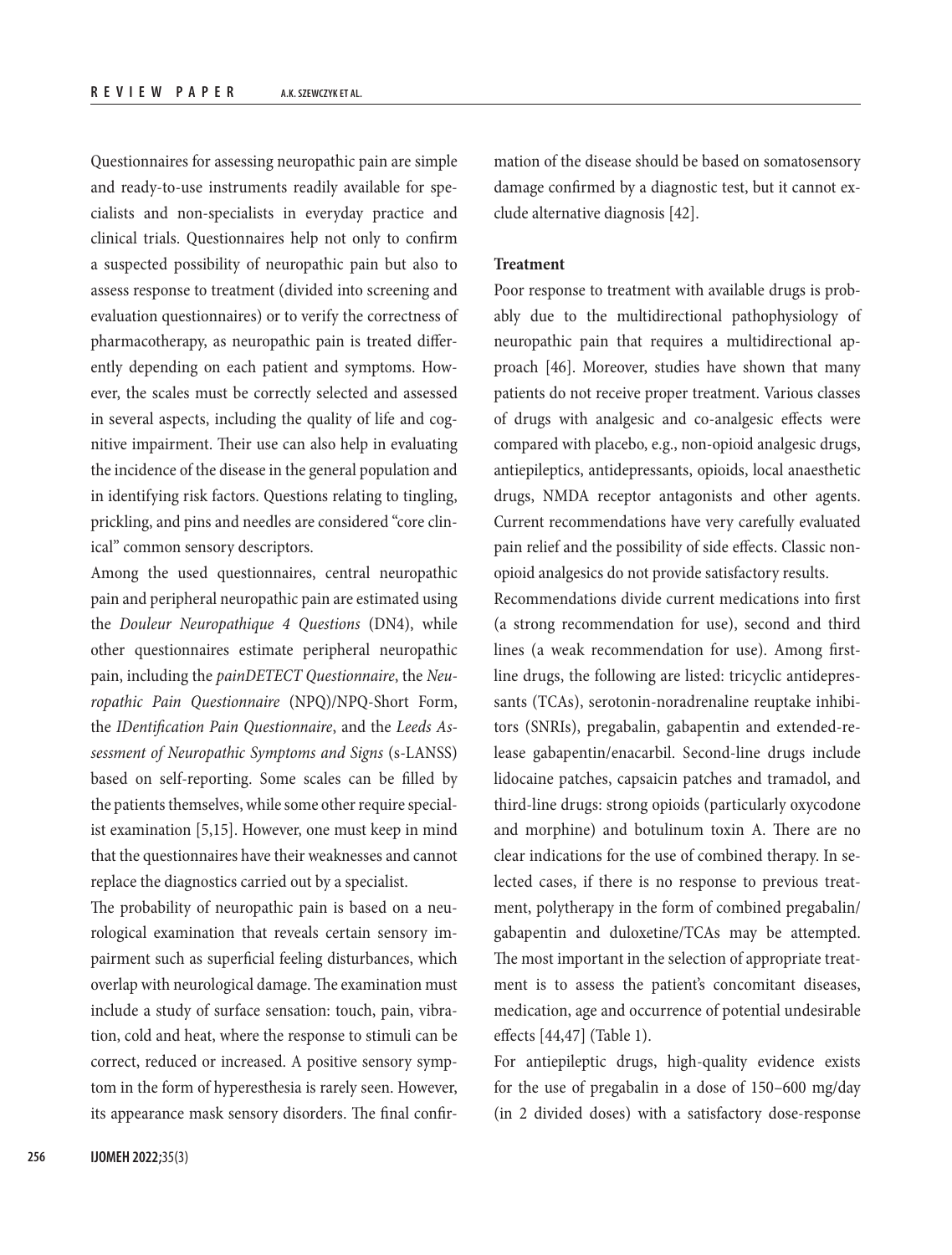| <b>Treatment line</b> | International recommendation                                                                                                                                                                                                                                                                                                                                                                                                                                                                                                                                  | Polish recommendation                                                                                                                                                                                                                                                                                                                                                                                     |
|-----------------------|---------------------------------------------------------------------------------------------------------------------------------------------------------------------------------------------------------------------------------------------------------------------------------------------------------------------------------------------------------------------------------------------------------------------------------------------------------------------------------------------------------------------------------------------------------------|-----------------------------------------------------------------------------------------------------------------------------------------------------------------------------------------------------------------------------------------------------------------------------------------------------------------------------------------------------------------------------------------------------------|
| <b>First line</b>     | antiepileptic drugs<br>- pregabalin 150-600 mg/day in 2 divided doses<br>gabapentin 900-3600 mg/day in 3 divided doses<br>- extended-release gabapentin/enacarbil 1200-3600 mg/day<br>in 2 divided doses<br>$-$ carbamazepine or oxcarbazepine*<br>antidepressants (TCAs, SNRIs)<br>- amitriptyline 25-150 mg/day, once a day<br>or in 2 divided doses<br>duloxetine 20-120 mg/day or venlafaxine 150-225 mg/day,<br>once a day<br>opioids group, weak opioid agonist<br>$-$ tramadol/extended-release tramadol $\leq 400$ mg/day,<br>in 2 or 3 divided doses | antiepileptic drugs<br>$-$ pregabalin 150-600 mg/day<br>- carbamazepine 100-1200 mg/day once or twice a day<br>or oxcarbazepine 300-3000 mg/day*<br>antidepressants (TCAs, SNRIs)<br>amitriptyline imipramine<br>duloxetine<br>venlafaxine<br>topical treatment (patches)<br>- 5% lignocain, maximum dose 3 TTS for 12-18 h/day<br>an adjunct, to potentiate opioid analgesia<br>mianserin<br>mirtazapine |
| Second line           | topical treatment (patches)<br>5% lidocaine 1-3 patches once a day for $\leq$ 12 h**<br>- 8% capsaicin 1-4 patches for 30-60 min                                                                                                                                                                                                                                                                                                                                                                                                                              | opioids group***<br>- morphine, initially 10-15 mg every 4 h<br>or comparable doses of other opioids<br>- methadone<br>- tramadol, maximum dose 400 mg/day<br>$($ >75 years old - 300 mg/day)<br>- buprenorphine                                                                                                                                                                                          |
| <b>Third line</b>     | strong opioids<br>oxycodone 10-120 mg/day<br>$-$ morphine 90-240 mg/day<br>BTX-A<br>single administration of BTX-A in a dose of 50-200 units<br>subcutaneously every 3 months                                                                                                                                                                                                                                                                                                                                                                                 | antiepileptic drugs<br>- carbamazepine<br>oxcarbazepine<br>topiramate<br>lamotrigine<br>valproic acid<br>other<br>bupropion, citalopram, paroxetine, mexiletine,<br>dextromethorphan, topical capsaicin                                                                                                                                                                                                   |

**Table 1.** Treatment recommendations in chronic neuropathic pain and chronic pain [47,49]

BTX-A – botulinum toxin type A; SNRIs – serotonin-norepinephrine reuptake inhibitors; TCAs – tricyclic antidepressants; TTS – transdermal therapeutic systems. \* Only in trigeminal neuralgia.

\*\* In the case of elderly, lidocaine patches may be influenced in the first line of treatment.

\*\*\* In some clinical situations, they may be used as the first line of treatment.

gradient. Sufficient safety but without the dose-response gradient was observed for gabapentin (900–3600 mg daily, in 3 divided doses) and extended-release gabapentin/enacarbil (1200–3600 mg daily, in 2 divided doses). Topiramate, zonisamide, and oxcarbazepine/carbamazepine are not recommended for use because of the poorest safety profile, except for the treatment of trigeminal neuralgia for which it is recommended to use carbamazepine or better-tolerated oxcarbazepine. In drug-resistant cases, surgical treatment or gamma-knife nerve root destruction are often used (however, with limited evidence and results).

In the group of antidepressants, TCAs and SNRIs have been best reviewed. For amitriptyline, the final quality of evidence has been moderate for a dose 25–150 mg/day, once a day or in 2 divided doses. High-quality evidence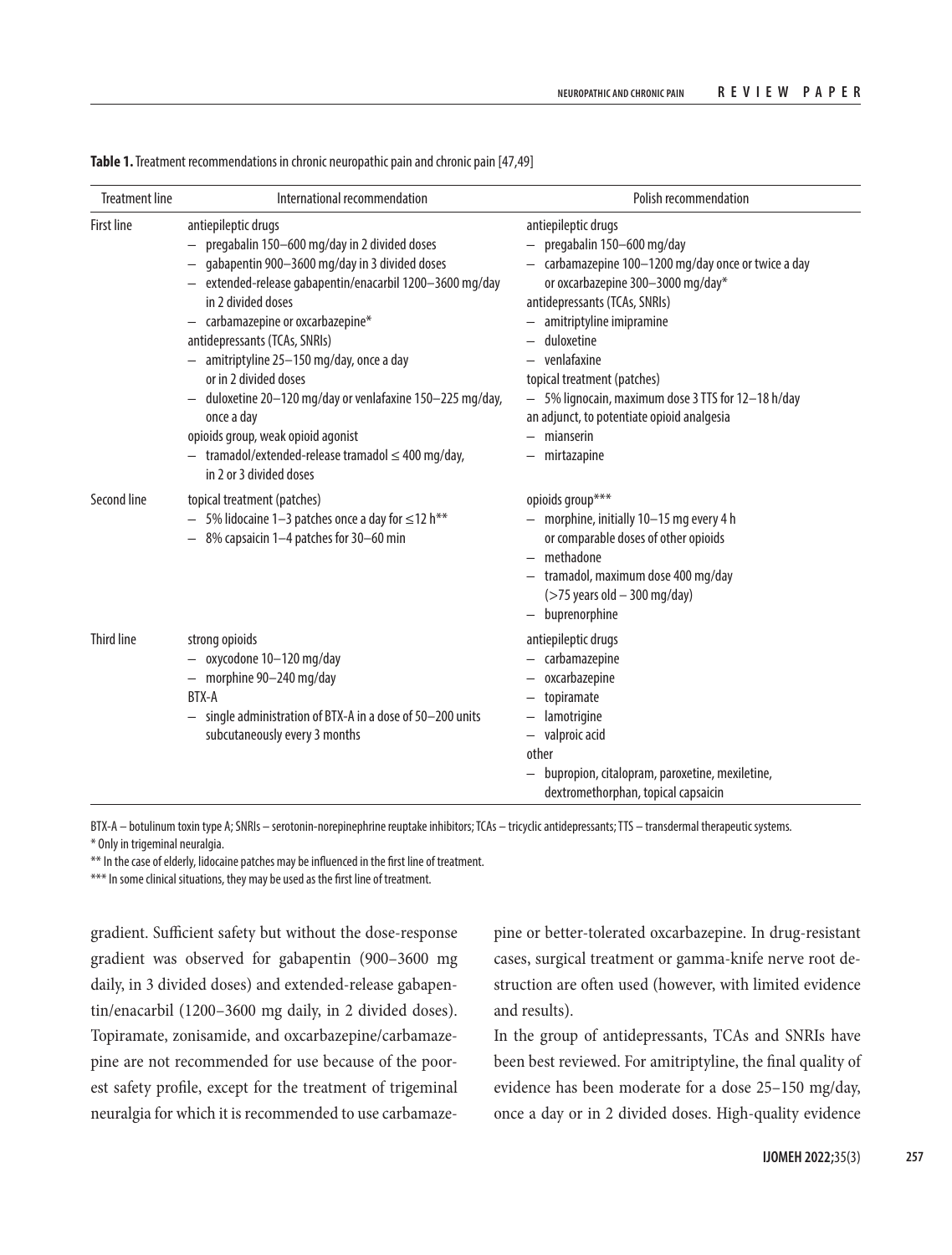has been obtained for duloxetine and venlafaxine in the daily doses of 20–120 mg and 150–225 mg, respectively, administered once a day. The analgesic effect has been proven for patients with and without depression. Additional benefits of these drugs are the treatment of comorbid depression and pain-related sleep disorders.

From the opioids group, almost all examined drugs have a moderate final quality of evidence: weak opioid agonist tramadol/extended-release tramadol (≤400 mg/day, in 2 or 3 divided doses) and oxycodone (10–120 mg/day), and morphine (90–240 mg/day), as strong opioids in peripheral neuropathies with specific dosage recommendations for each patient.

Topical treatment (patches) with excellent tolerability and safety has been reported for the 5% lidocaine patch (examined only for a period of <3 weeks, 1–3 patches to the region of pain once a day for  $\leq$ 12 h), when used especially for postsurgical neuropathic pain and in postherpetic neuralgia. Sustained efficacy of a single application of a high-concentration capsaicin patch (8%) was seen in postherpetic neuralgia or HIV-related painful polyneuropathy (1–4 patches to the painful area for 30–60 min). In the case of the elderly, lidocaine patches may be included as the first line of treatment (due to the possible occurrence of undesirable effects of oral drugs).

In peripheral neuropathies, it is also acceptable to use a single administration of BTX-A in a dose of 50–200 units subcutaneously (every 3 months) in the painful area. Safety is generally excellent.

Cannabinoids, valproate, levetiracetam and mexiletine are not recommended or are contraindicated for use (recommendations against use) [44,47].

By referring to the recommendations of the Polish Association for the Study of Pain and the Polish Neurological Society [48,49], first-line drugs present on the Polish pharmaceutical market include: amitriptyline and imipramine (TCAs), duloxetine and venlafaxine (SNRIs), pregabalin, gabapentin and carbamazepine or oxcarbazepine, and the 5% lidocaine patch. As an adjunct, mianserin and mirtazapine can be used to potentiate opioid analgesia. Among opioid drugs, the following are recommended: tramadol (mild to moderate pain), morphine, oxycodone, fentanyl, buprenorphine and methadone (moderate to severe pain). In clinical practice, opioid drugs with analgesic adjuvants, e.g., antidepressants and anticonvulsants, are used. However, there is no clear information as to which opioid is the most effective in neuropathic pain.

Treatment begins with the first-line drug with a progressive increase in its dose. Effective analgesic results are understood as pain reduction by at least 50%. If satisfactory efficacy is not achieved despite the use of a sufficiently high dose, or if adverse events occur, the drug should be switched to another substance representing the same group. In the absence of further effects, the drug can be changed to a second or third line of treatment, alone or in combination, in an individually selected way, dosedependent treatment efficacy is often observed.

No efficacy of TCAs treatment was observed in the case of neuropathy in the course of HIV infection, in peripheral neuropathy induced by oncological chemotherapy and after ineffective spinal surgery in radiculopathy. In patients with cardiovascular diseases, amitriptyline in doses of >100 mg daily is not recommended. While SNRIs have a more favorable safety profile than TCAs, they must be used carefully in patients with cardiovascular disease and sleep disorders.

Gabapentin is recommended for the treatment of diabetic and peripheral neuropathy, in which case the dosedependent treatment efficacy has been seen. However, dizziness and sedation are also likely to appear.

Pregabalin is the drug of choice for neuropathic pain in elderly patients. Pregabalin does not interact with other drugs. It is characterized by linear pharmacokinetics, making it easier to predict its dose-dependent tendency. It is recommended for post-herpetic, diabetic and trigeminal neuralgia, and for persistent postoperative pain.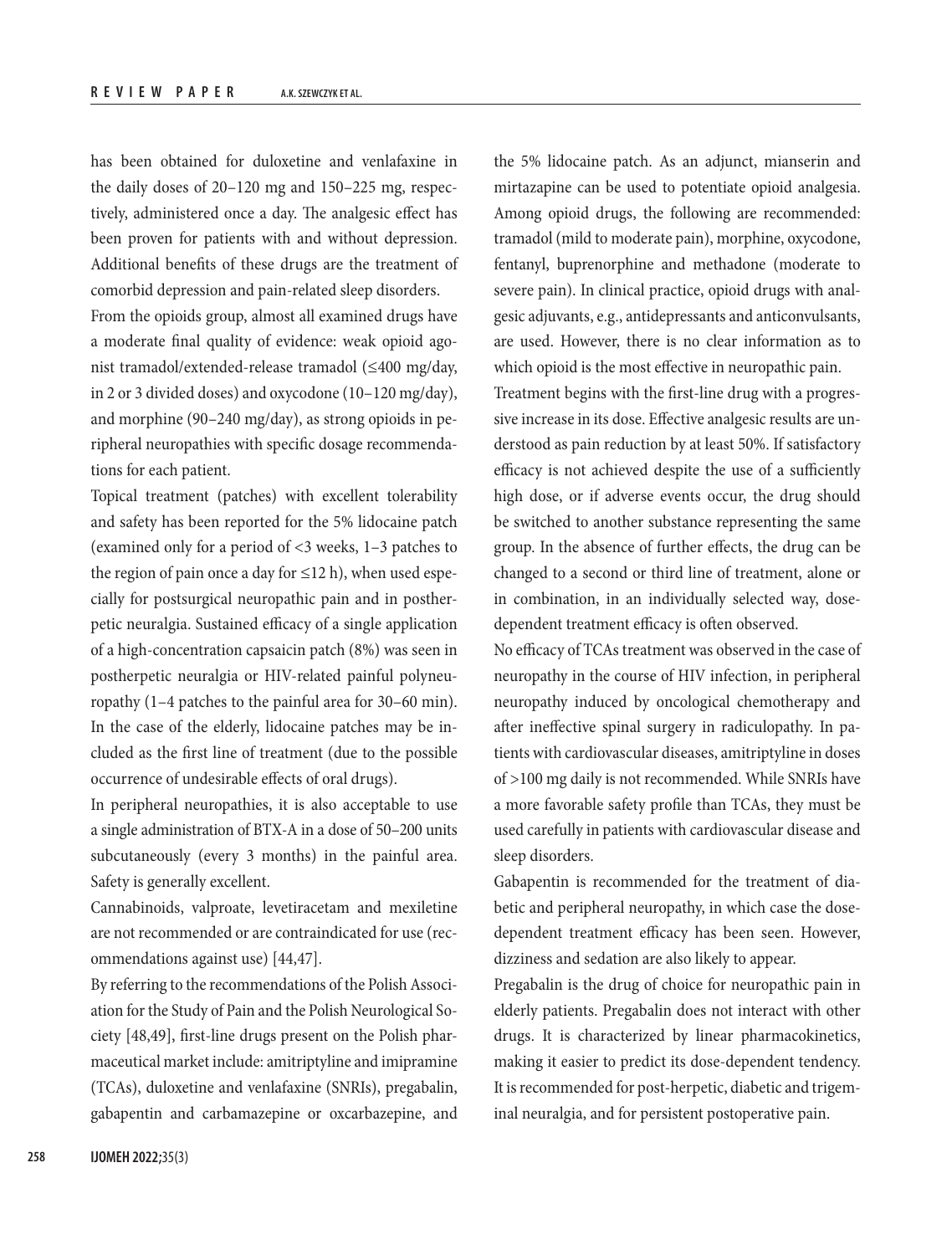In trigeminal neuralgia, it is recommended to use carbamazepine and oxcarbazepine, but the side effects (such as liver damage) are rarely observed in the application of the second drug. Treatment is initiated with small doses once or twice a day, which are then gradually increased until the desired effect is achieved.

Lamotrigine and valproic acid are effective in both peripheral and central neuropathic pain. Lamotrigine may act synergistically with carbamazepine. However, this combination increases the possibility of developing the Stevens-Johnson syndrome. The therapeutic dose for lamotrigine is 400 mg/day. It is achieved on the fourth day of treatment, giving the following doses: 50 mg– 100 mg–300 mg/day. Valproic acid treatment starts with 300 mg administered at night; then, the dose is increased every 3 days to a maximum dose of 1500 mg/day.

Topical application of capsaicin in patches (8% or 0.004%) may be considered in the treatment of postherpetic neuralgia, in the course of HIV infection neuropathy and neuropathy after chemotherapy. A single-use patch is used for 30–60 min.

In addition to pharmacological treatment, in selected cases, among others, in the treatment of complex regional pain syndrome or amputated pain, non-pharmacological effects are recommended. Among them the following are mentioned: physiotherapy, occupational therapy and psychological therapy, and less often hypnosis or acupuncture.

Proper treatment of neuropathic pain is aimed, in addition to reducing pain (by 30–50%), to improve the quality of life and sleep, to improve/recovery, and to maintain work opportunities and everyday life activities [50]. Physical activity is also proposed as it activates the reward system in the brain. Exercise can decrease pain perception, reduce the dose of drugs used, and improve the quality of life by reducing stress and depression. A sedentary and inactive lifestyle can affect the appearance or escalation of chronic pain [51].

# **Coping strategy**

Research [52] has shown that self-management interventions are a promising possibility to ameliorate communication between all stakeholders (including relations between the patient and the treating physician, family or friends) and, as a result, to improve self-management or self-efficacy strategies (e.g., coping with pain strategy, controlling pain, sustained motivation, distress). In addition, supportive ambiance, cooperation without judging and therapeutic alliance help to make and share decisions, and lead to problem solving. Those interventions may enhance treatment preference decisions, management plans and health outcomes, and are also likely to help patients return to their previous activities.

Finally, cognitive-behavioral treatment, by affecting the patient's self-esteem, is considered a strong factor and a predictor of chronic pain outcome and recovery. Combined cognitive-behavioral management training for pain competence and depressive symptoms is distinguished as another type of the coping strategy, which beside pain competence training positively affects work-related ability (mental and physical work ability) and reduces painrelated days of sick leave. It is particularly addressed to people with high levels of depressive symptoms [53].

The relationship between chronic pain and mental health is bidirectional. Probably, this dependence exists and is partly due to shared neural mechanisms. Chronic pain favors mental health problems as substance abuse, sexual violence and suicide, in addition to existing anxiety disorders and depression (which affects ≤20–50% of cases). Effective treatment consists of pharmacological management and efficacious behavioral interventions (e.g., multidisciplinary pain rehabilitation and cognitive-behavioral therapy) [14,54]. Methods such as hypnosis, relaxation and mindfulness meditation training are also proposed to calm the patient and increase pain tolerance, because attention to painful stimuli is a determinant of response to pain. The patient's adaptive behavior includes mainte-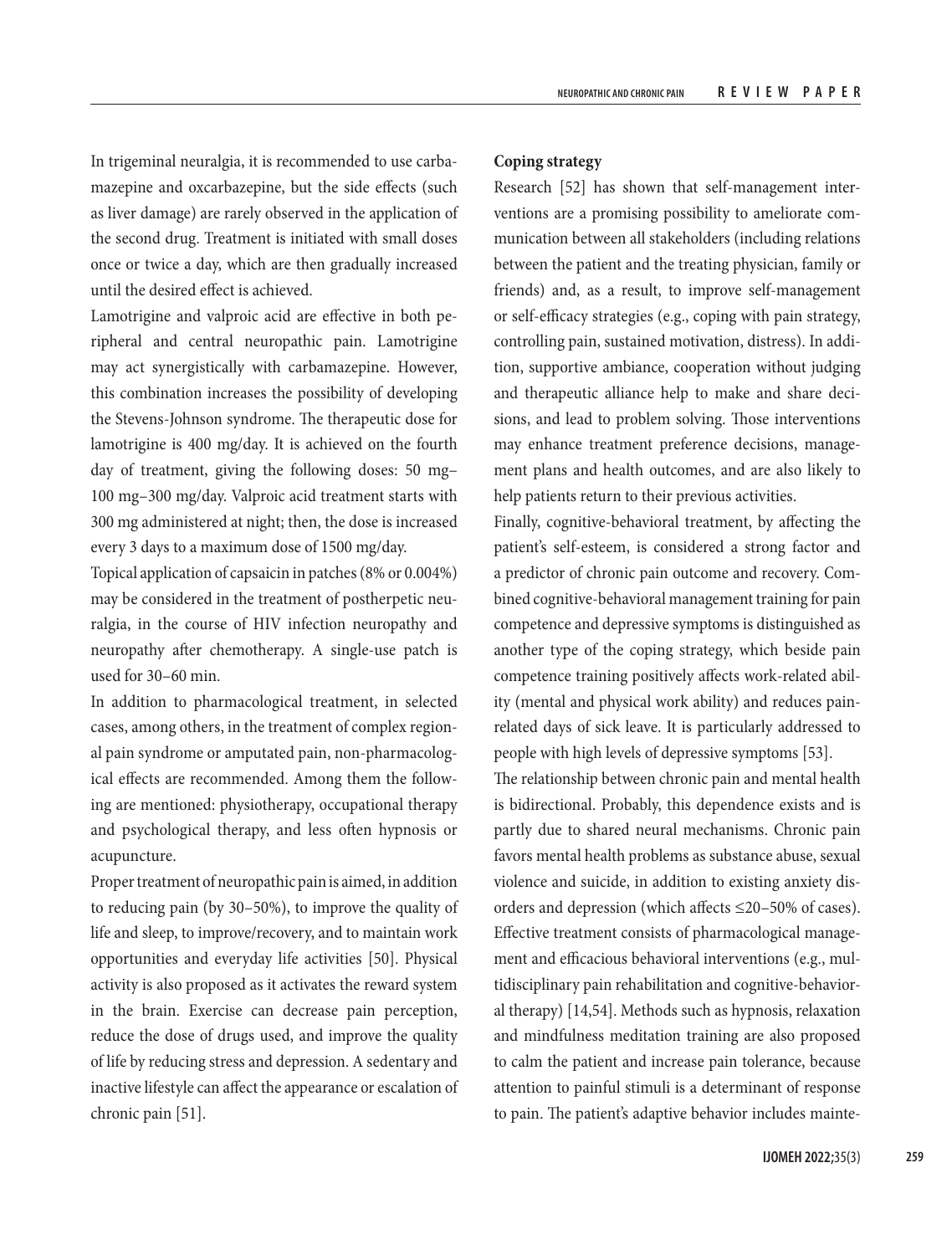#### **Table 2.** Cluster characteristics [43,60]

| Cluster   | Characteristics                                                                                                   | Pathophysiology<br>of sensory loss | Ongoing pain                                                    | <b>Treatment</b>                                                     |                                                                                               |
|-----------|-------------------------------------------------------------------------------------------------------------------|------------------------------------|-----------------------------------------------------------------|----------------------------------------------------------------------|-----------------------------------------------------------------------------------------------|
|           |                                                                                                                   |                                    |                                                                 | high efficiency                                                      | moderate efficiency                                                                           |
| Cluster 1 | sensory loss with<br>paradoxical heat sensation                                                                   | loss of small and large<br>fibres  | ectopic activity<br>in damaged nociceptors<br>or in CNS neurons | - antidepressant<br>$-$ opioid                                       | - gabapentinoid<br>Na-channel blocker                                                         |
| Cluster 2 | thermal hyperalgesia with<br>mild dynamic mechanical<br>allodynia (mostly<br>peripheral sensitization)            |                                    | spontaneous activity<br>in surviving nociceptors                | - Na-channel blocker                                                 | - antidepressant<br>gabapentinoid<br>- opioid<br>- topical capsaicin<br>- botox<br>$-$ NSAIDs |
| Cluster 3 | mechanical hyperalgesia<br>with pinprick and<br>dynamic mechanical<br>allodynia (mostly central<br>sensitization) | loss of mostly small fibres        | (ectopic?) activity<br>in nociceptors                           | gabapentinoid<br>—<br>Na-channel blocker<br>$\overline{\phantom{0}}$ | antidepressant<br>- opioid<br>NMDA-antagonist                                                 |

CNS – central nervous system; NMDA – N-methyl-D-aspartate; NSAIDs – non-steroidal anti-inflammatory drugs.

nance used to cope with or manage pain, e.g., social activities and hobbies, which contribute to a decreased pain perception and a better functioning over time [55]. Pain, especially chronic, can also affect mortality by interfering with everyday life (physical limitation, inactivity, poorer health). Additionally, physical activity is inversely and linearly associated with mortality [56,57]. One must pay attention to the possibility of occurrence of psychogenic pain disorder which should not be treated with analgesics, and is most often a mask of depression [58].

### **Techniques of interventional pain management**

Interventional treatments are indicated in intractable cases of neuropathic pain. These methods of treatment include nerve blockades, epidural steroid injections, radiofrequency neuroablation, intrathecal drug delivery, and peripheral and central neurostimulatory techniques [59].

In literature, more and more space is devoted to phenotype-based therapy rather than to the underlying etiology [60]. This kind of therapy is based on quantitative sensory testing where the standardized battery of stimuli, such as mechanical and thermal stimuli, is used to assess the negative and positive signs in afferent pathways (nociceptive and non-nociceptive). Then, a pathological sensory profile is evaluated based on the patient's results compared with reference values.

The following 3 subgroups were separated:

- sensory loss (with paradoxical heat sensation) cluster 1,
- thermal hyperalgesia (with mild dynamic mechanical allodynia) – cluster 2,
- mechanical hyperalgesia (with pinprick and dynamic mechanical allodynia) – cluster 3 [37,43,60].

As the main recommended medications, the following are listed:

- oral opioids and antidepressants for cluster 1,
- sodium (Na)-channel blocker (less topical 8% capsaicin patches and intracutaneous botulinum toxin) for cluster 2,
- gabapentinoid and Na-channel blocker for cluster 3 [60]. Still, the challenge is to develop a clear algorithm and to conduct clinical trials [43] (Table 2).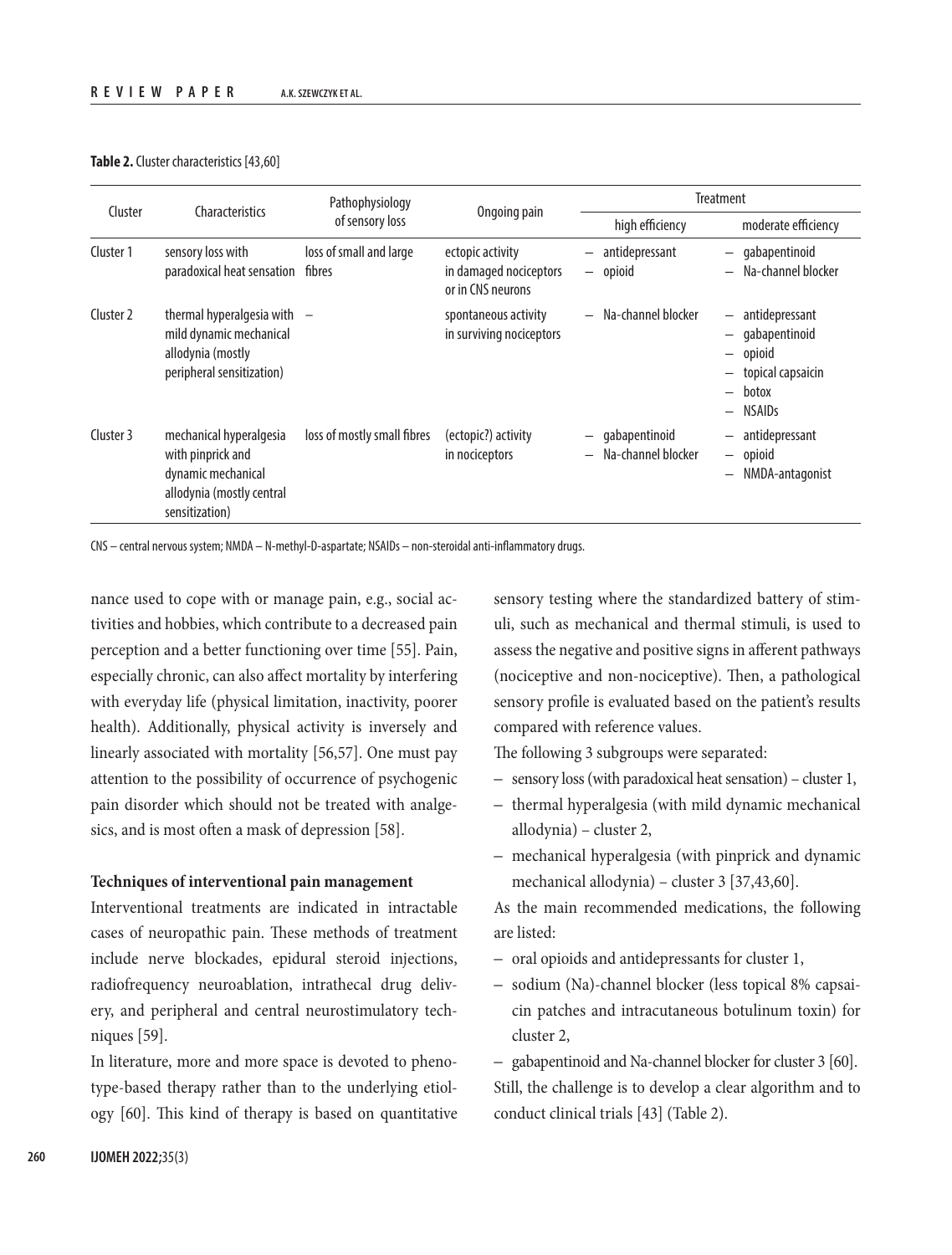# **RESULTS**

Many studies indicate that people employed in various occupational sectors, e.g., health care and education, may also wrestle with these disease units. Neuropathic pain, more than chronic pain, has an impact on the quality of life, mental health and lost work productivity. Sickness presenteeism and/or absenteeism will not only lead to economic burdens, but also to burnout, fatigue and depression syndromes in employees, which may require specialized effective interventions, including rehabilitation and cognitive-behavioral treatment, or supporting continued engagement in work.

The authors did not find articles concerning total job resignation due to pain, which can be an interesting topic for further research.

# **CONCLUSIONS**

Chronic pain and neuropathic pain constitute an underestimated and underfunded interdisciplinary problem all over the world. The scale of this problem will continue to increase due to the population aging and the growing incidence of lifestyle disorders. The addition of supplemental criteria for chronic pain and the reclassification of criteria for chronic neuropathic pain aim to improve patient care and treatment, health policy decisions and financing, as well as research on pain and its accurate epidemiology.

Every patient with chronic pain should be treated by adopting a multidisciplinary approach which should lead to a personalized pain management plan. Pain must be correctly assessed by a pain management specialist and its intensity scored at each visit, while the appearance of a sensory deficit must be proven by diagnostic tests. The evaluation of the effectiveness of treatment should be made frequently enough to be verifiable and meaningful. The authors hope that chronic pain will finally be established as an essential health issue.

#### **REFERENCES**

- 1. Torrance N, Ferguson JA, Afolabi E, Bennett MI, Serpell MG, Dunn KM, et al. Neuropathic pain in the community: More under-treated than refractory? Pain. 2013;154(5):690–9, [https://doi.org/10.1016/j.pain.2012.12.022.](https://doi.org/10.1016/j.pain.2012.12.022)
- 2. Treede RD, Rief W, Barke A, Aziz Q, Bennett MI, Benoliel R, et al. Chronic pain as a symptom or a disease: The IASP Classification of Chronic Pain for the International Classification of Diseases (ICD-11). Pain. 2019;160(1):19–27, <https://doi.org/10.1097/j.pain.0000000000001384>.
- 3. Dworkin RH, O'Connor AB, Kent J, Mackey SC, Raja SN, Stacey BR, et al. Interventional management of neuropathic pain: NeuPSIG recommendations. Pain. 2013;154(11): 2249–61, [https://doi.org/10.1016/j.pain.2013.06.004.](https://doi.org/10.1016/j.pain.2013.06.004)
- 4. Bouhassira D, Lantéri-Minet M, Attal N, Laurent B, Touboul C. Prevalence of chronic pain with neuropathic characteristics in the general population. Pain. 2008;136(3):380–7, [https://doi.org/10.1016/j.pain.2007.08.013.](https://doi.org/10.1016/j.pain.2007.08.013)
- 5. Attal N, Bouhassira D, Baron R. Diagnosis and assessment of neuropathic pain through questionnaires. Lancet Neurol. 2018; 17(5):456–66, [https://doi.org/10.1016/S1474-4422\(18\)30071-1](https://doi.org/10.1016/S1474-4422(18)30071-1).
- 6. Udall M, Kudel I, Cappelleri JC, Sadosky A, King-Concialdi K, Parsons B, et al. Epidemiology of physician-diagnosed neuropathic pain in Brazil. J Pain Res. 2019;12:243–53, <https://doi.org/10.2147/JPR.S160504>.
- 7. Colloca L, Ludman T, Bouhassira D, Baron R, Dickenson AH, Yarnitsky D, et al. Neuropathic Pain. Nat Rev Dis Prim. 2017; 3(Imi):1–45, [https://doi.org/10.1038/nrdp.2017.2.](https://doi.org/10.1038/nrdp.2017.2)
- 8. Enns MW, Bernstein CN, Kroeker K, Graff L, Walker JR, Lix LM, et al. The association of fatigue, pain, depression and anxiety with work and activity impairment in immune mediated inflammatory diseases. PLoS One. 2018;13(6):1– 18, [https://doi.org/10.1371/journal.pone.0198975.](https://doi.org/10.1371/journal.pone.0198975)
- 9. Harden N, Cohen M. Unmet needs in the management of neuropathic pain. J Pain Symptom Manage. 2003;25(5 Suppl): 12–7, [https://doi.org/10.1016/S0885-3924\(03\)00065-4.](https://doi.org/10.1016/S0885-3924(03)00065-4)
- 10. Liberati A, Altman DG, Tetzlaff J, Mulrow C, Gøtzsche PC, Ioannidis JPA, et al. The PRISMA statement for reporting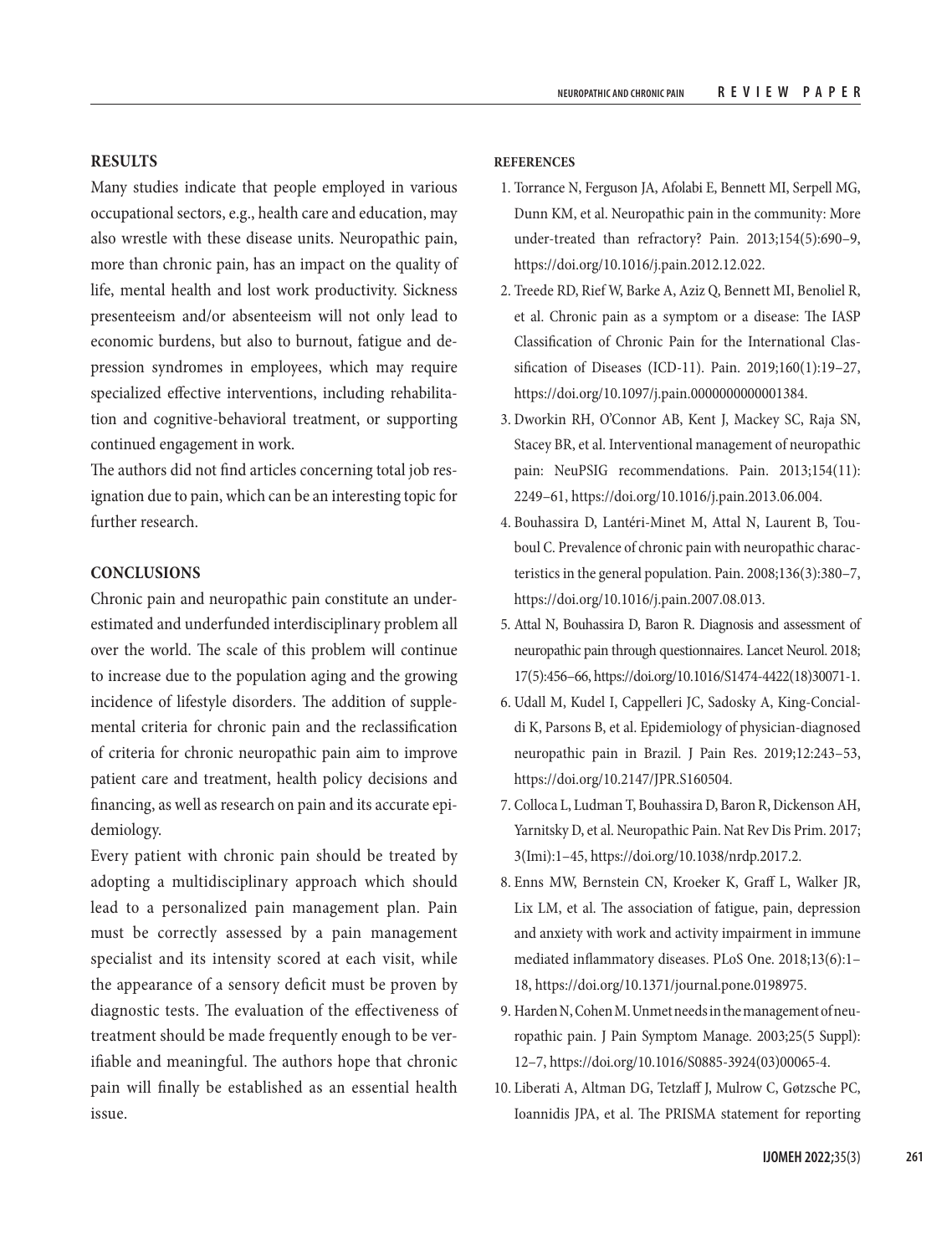systematic reviews and meta-analyses of studies that evaluate healthcare interventions: explanation and elaboration. BMJ. 2009;339, [https://doi.org/10.1136/bmj.b2700.](https://doi.org/10.1136/bmj.b2700)

- 11. Scholz J, Finnerup NB, Attal N, Aziz Q, Baron R, Bennett MI, et al. The IASP classification of chronic pain for ICD-11: chronic neuropathic pain. Pain. 2019;160(1):53–9, <https://doi.org/10.1097/j.pain.0000000000001433>.
- 12. Treede RD, Rief W, Barke A, Aziz Q, Bennett MI, Benoliel R, et al. A classification of chronic pain for ICD-11. Pain. 2015;156(6):1003–7, [https://doi.org/10.1097/j.pain.000000](https://doi.org/10.1097/j.pain.0000000000000160) [0000000160.](https://doi.org/10.1097/j.pain.0000000000000160)
- 13. Steingrímsdóttir ÓA, Landmark T, Macfarlane GJ, Nielsen CS. Defining chronic pain in epidemiological studies: A systematic review and meta-analysis. Pain. 2017;158(11):2092–107, [https://doi.org/10.1097/j.pain.0000000000001009.](https://doi.org/10.1097/j.pain.0000000000001009)
- 14. Mills SEE, Nicolson KP, Smith BH. Chronic pain: a review of its epidemiology and associated factors in populationbased studies. Br J Anaesth. 2019;123(2):e273–83, [https://](https://doi.org/10.1016/j.bja.2019.03.023) [doi.org/10.1016/j.bja.2019.03.023](https://doi.org/10.1016/j.bja.2019.03.023).
- 15. Baron R, Binder A, Wasner G. Neuropathic pain: Diagnosis, pathophysiological mechanisms, and treatment. Lancet Neurol. 2010;9(8):807–19, [https://doi.org/10.1016/S1474-](https://doi.org/10.1016/S1474-4422(10)70143-5) [4422\(10\)70143-5](https://doi.org/10.1016/S1474-4422(10)70143-5).
- 16. Jensen TS, Finnerup NB. Allodynia and hyperalgesia in neuropathic pain: Clinical manifestations and mechanisms. Lancet Neurol. 2014;13(9):924–35, [https://doi.org/10.1016/](https://doi.org/10.1016/S1474-4422(14)70102-4) [S1474-4422\(14\)70102-4.](https://doi.org/10.1016/S1474-4422(14)70102-4)
- 17. Breivik H, Collett B, Ventafridda V, Cohen R, Gallacher D. Survey of chronic pain in Europe: Prevalence, impact on daily life, and treatment. Eur J Pain. 2006;10:287–333, [https://doi.org/10.1016/j.ejpain.2005.06.009.](https://doi.org/10.1016/j.ejpain.2005.06.009)
- 18. St. John Smith E. Advances in understanding nociception and neuropathic pain. J Neurol. 2018;265(2):231–8, [https://](https://doi.org/10.1007/s00415-017-8641-6) [doi.org/10.1007/s00415-017-8641-6](https://doi.org/10.1007/s00415-017-8641-6).
- 19. Breivik EK, Bjørnssson GA Skovlund E. A Comparison of Pain Rating Scales by Sampling From Clinical Trial Data. Clin J Pain 2000. 2000;16:22–8, [https://doi.org/10.1097/00](https://doi.org/10.1097/00002508-200003000-00005) [002508-200003000-00005.](https://doi.org/10.1097/00002508-200003000-00005)
- 20. White LA, Birnbaum HG, Kaltenboeck A, Tang J, Mallett D, Robinson RL. Employees with fibromyalgia: Medical comorbidity, healthcare costs, and work loss. J Occup Environ Med. 2008;50(1):13–24, [https://doi.org/10.1097/JOM.](https://doi.org/10.1097/JOM.0b013e31815cff4b) [0b013e31815cff4b](https://doi.org/10.1097/JOM.0b013e31815cff4b).
- 21. Soer R, De Vries HJ, Brouwer S, Groothoff JW, Geertzen JH, Reneman MF. Do workers with chronic nonspecific musculoskeletal pain, with and without sick leave, have lower functional capacity compared with healthy workers? Arch Phys Med Rehabil. 2012;93(12):2216–22, [https://doi.org/](https://doi.org/10.1016/j.apmr.2012.06.023) [10.1016/j.apmr.2012.06.023](https://doi.org/10.1016/j.apmr.2012.06.023).
- 22. De Vries HJ, Reneman MF, Groothoff JW, Geertzen JHB, Brouwer S. Factors promoting staying at work in people with chronic nonspecific musculoskeletal pain: A systematic review. Disabil Rehabil. 2012;34(6):443–58, [https://doi.](https://doi.org/10.3109/09638288.2011.607551) [org/10.3109/09638288.2011.607551.](https://doi.org/10.3109/09638288.2011.607551)
- 23. Aronsson G, Gustafsson K, Dallner M. Sick but yet at work. An empirical study of sickness presenteeism. J Epidemiol Community Health. 2000;54(7):502–9, [https://doi.org/10.](https://doi.org/10.1136/jech.54.7.502) [1136/jech.54.7.502.](https://doi.org/10.1136/jech.54.7.502)
- 24. Kinman G. Sickness presenteeism at work: Prevalence, costs and management. Br Med Bull. 2019;129(1):107–16, [https://doi.org/10.1093/bmb/ldy043.](https://doi.org/10.1093/bmb/ldy043)
- 25. Aboagye E, Björklund C, Gustafsson K, Hagberg J, Aronsson G, Marklund S, et al. Exhaustion and Impaired Work Performance in the Workplace: Associations with Presenteeism and Absenteeism. J Occup Environ Med. 2019;61(11):E438– 44, [https://doi.org/10.1097/JOM.0000000000001701.](https://doi.org/10.1097/JOM.0000000000001701)
- 26. Mák K, Kapus K, Tóth G, Hesszenberger D, Pohl M, Pusch G, et al. Neuropathic low back pain and burnout among hungarian workers. Int J Environ Res Public Health. 2021;18(5): 1–10,<https://doi.org/10.3390/ijerph18052693>.
- 27. Rolli Salathé C, Melloh M, Mannion AF, Tamcan Ö, Müller U, Boos N, et al. Resources for preventing sickness absence due to low back pain. Occup Med (Chic Ill). 2012;62(4):273–80, <https://doi.org/10.1093/occmed/kqs024>.
- 28. Jepsen KR, Thomsen GF, Jepsen JR. A cross-sectional study of the upper limb non-neurogenic physical findings in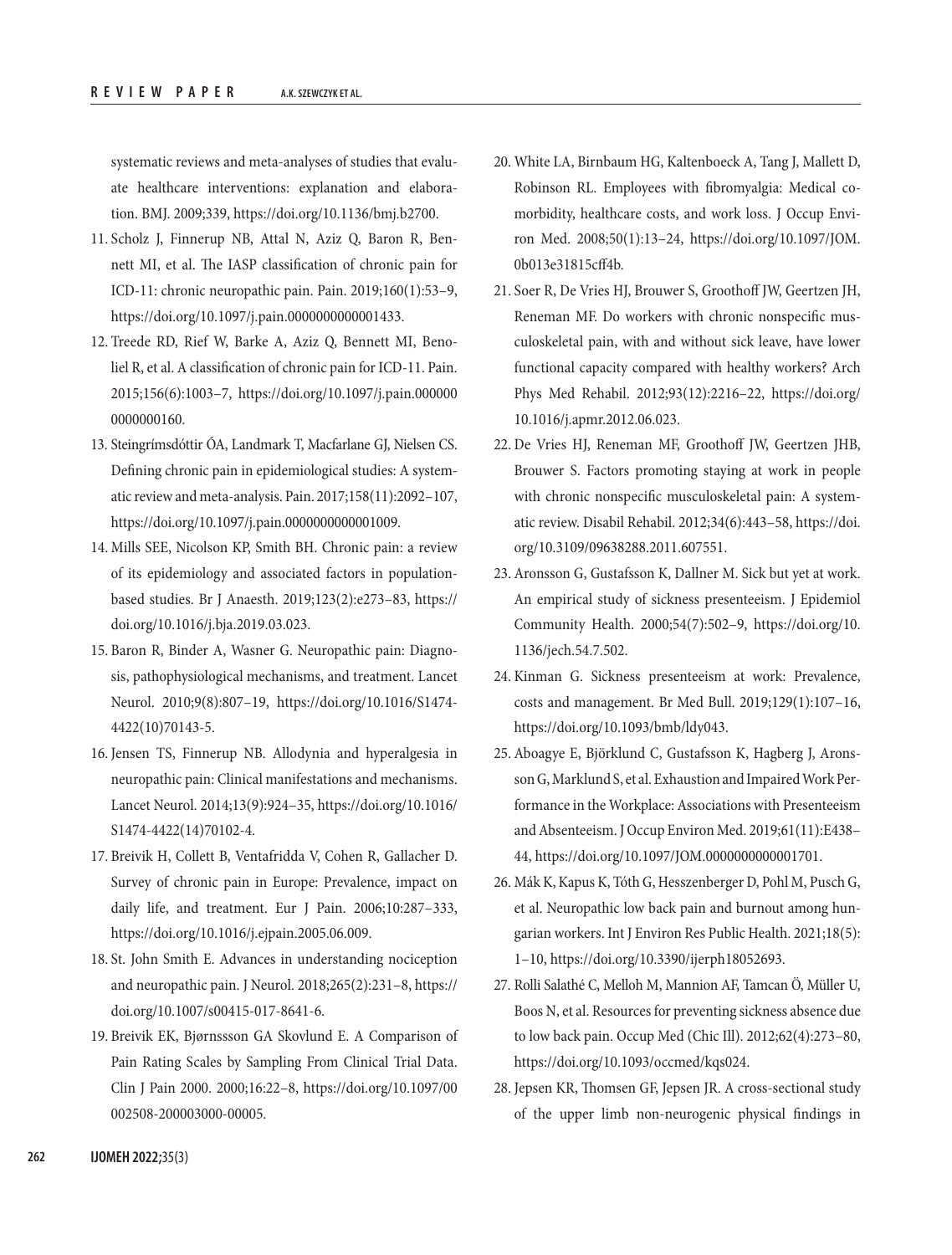computer operators and their relation to pain and neurological findings. Int J Occup Med Environ Health. 2021;34(5): 679–91, [https://doi.org/10.13075/ijomeh.1896.01734.](https://doi.org/10.13075/ijomeh.1896.01734)

- 29. Hurpin V, Peyrefitte S, Ruby X, Daniel Y. Musculoskeletal diseases among French military high-speed boat pilots. Arch Environ Occup Heal. 2020;0(0):1–9, [https://doi.org/](https://doi.org/10.1080/19338244.2020.1841720) [10.1080/19338244.2020.1841720.](https://doi.org/10.1080/19338244.2020.1841720)
- 30. Grant M, O-Beirne-Elliman J, Froud R, Underwood M, Seers K. The work of return to work. Challenges of returning to work when you have chronic pain: A meta-ethnography. BMJ Open. 2019;9(6):1–14, [https://doi.org/10.1136/](https://doi.org/10.1136/bmjopen-2018-025743) [bmjopen-2018-025743.](https://doi.org/10.1136/bmjopen-2018-025743)
- 31. van Vilsteren M, van Oostrom SH, de Vet HCW, Franche RL, Boot CRL, Anema JR. Workplace interventions to prevent work disability in workers on sick leave. Cochrane Database Syst Rev. 2015;2015(10), [https://doi.org/10.1002/14651858.](https://doi.org/10.1002/14651858.CD006955.pub3) [CD006955.pub3.](https://doi.org/10.1002/14651858.CD006955.pub3)
- 32. Finnerup NB, Scholz J, Attal N, Baron R, Haanpää M, Hansson P, et al. Neuropathic pain needs systematic classification. Eur J Pain (United Kingdom). 2013;17(7):953–6, [https://](https://doi.org/10.1002/j.1532-2149.2012.00282.x) [doi.org/10.1002/j.1532-2149.2012.00282.x.](https://doi.org/10.1002/j.1532-2149.2012.00282.x)
- 33. Nicholas M, Vlaeyen JWS, Rief W, Barke A, Aziz Q, Benoliel R, et al. The IASP classification of chronic pain for ICD-11: Chronic primary pain. Pain. 2019;160(1):28–37, <https://doi.org/10.1097/j.pain.0000000000001390>.
- 34. Katz J, Rosenbloom BN, Fashler S. Chronic pain, psychopathology, and DSM-5 somatic symptom disorder. Can J Psychiatry. 2015;60(4):160–7, [https://doi.org/10.1177/070](https://doi.org/10.1177/070674371506000402) [674371506000402](https://doi.org/10.1177/070674371506000402).
- 35. Arendt-Nielsen L, Morlion B, Perrot S, Dahan A, Dickenson A, Kress HG, et al. Assessment and manifestation of central sensitisation across different chronic pain conditions. Eur J Pain (United Kingdom). 2018;22(2):216–41, [https://](https://doi.org/10.1002/ejp.1140) [doi.org/10.1002/ejp.1140.](https://doi.org/10.1002/ejp.1140)
- 36. Haanpää ML, Backonja MM, Bennett MI, Bouhassira D, Cruccu G, Hansson PT, et al. Assessment of Neuropathic Pain in Primary Care. Am J Med. 2009;122(10 Suppl):S13–21, <https://doi.org/10.1016/j.amjmed.2009.04.006>.
- 37. Maier C, Baron R, Tölle TR, Binder A, Birbaumer N, Birklein F, et al. Quantitative sensory testing in the German Research Network on Neuropathic Pain (DFNS): Somatosensory abnormalities in 1236 patients with different neuropathic pain syndromes. Pain. 2010;150(3):439–50, [https://doi.](https://doi.org/10.1016/j.pain.2010.05.002) [org/10.1016/j.pain.2010.05.002.](https://doi.org/10.1016/j.pain.2010.05.002)
- 38. Wang VC, Mullally WJ. Pain Neurology. Am J Med. 2020;133(3): 273–80,<https://doi.org/10.1016/j.amjmed.2019.07.029>.
- 39. Vollert J, Maier C, Attal N, Bennett DLH, Bouhassira D, Enax-Krumova EK, et al. Stratifying patients with peripheral neuropathic pain based on sensory profiles: Algorithm and sample size recommendations. Pain. 2017;158(8):1446–55, [https://](https://doi.org/10.1097/j.pain.0000000000000935) [doi.org/10.1097/j.pain.0000000000000935.](https://doi.org/10.1097/j.pain.0000000000000935)
- 40. Meacham K, Shepherd A, Mohapatra DP, Haroutounian S. Neuropathic Pain: Central vs. Peripheral Mechanisms. Curr Pain Headache Rep. 2017;21(6), [https://doi.org/10.1007/s119](https://doi.org/10.1007/s11916-017-0629-5) [16-017-0629-5](https://doi.org/10.1007/s11916-017-0629-5).
- 41. Putzke JD, Richards JS, Hicken BL, Ness TJ, Kezar L, DeVivo M. Pain classification following spinal cord injury: The utility of verbal descriptors. Spinal Cord. 2002;40(3): 118–27,<https://doi.org/10.1038/sj.sc.3101269>.
- 42. Finnerup NB, Haroutounian S, Kamerman P, Baron R, Bennett DLH, Bouhassira D, et al. Neuropathic pain: An updated grading system for research and clinical practice. Pain. 2016;157(8):1599–606, [https://doi.org/10.1097/j.pain.0000](https://doi.org/10.1097/j.pain.0000000000000492) [000000000492](https://doi.org/10.1097/j.pain.0000000000000492).
- 43. Baron R, Maier C, Attal N, Binder A, Bouhassira Di, Cruccu G, et al. Peripheral neuropathic pain: A mechanismrelated organizing principle based on sensory profiles. Pain. 2017;158(2):261–72, [https://doi.org/10.1097/j.pain.000000](https://doi.org/10.1097/j.pain.0000000000000753) [0000000753](https://doi.org/10.1097/j.pain.0000000000000753).
- 44. Gilron I, Baron R, Jensen T. Neuropathic pain: Principles of diagnosis and treatment. Mayo Clin Proc. 2015;90(4):532– 45, <https://doi.org/10.1016/j.mayocp.2015.01.018>.
- 45.Dubin AE, Patapoutian A. Nociceptors: the sensors of the pain pathway Find the latest version: Review series Nociceptors: the sensors of the pain pathway. J Clin Invest. 2010;120(11):3760–72, [https://doi.org/10.1172/JCI42843.](https://doi.org/10.1172/JCI42843)